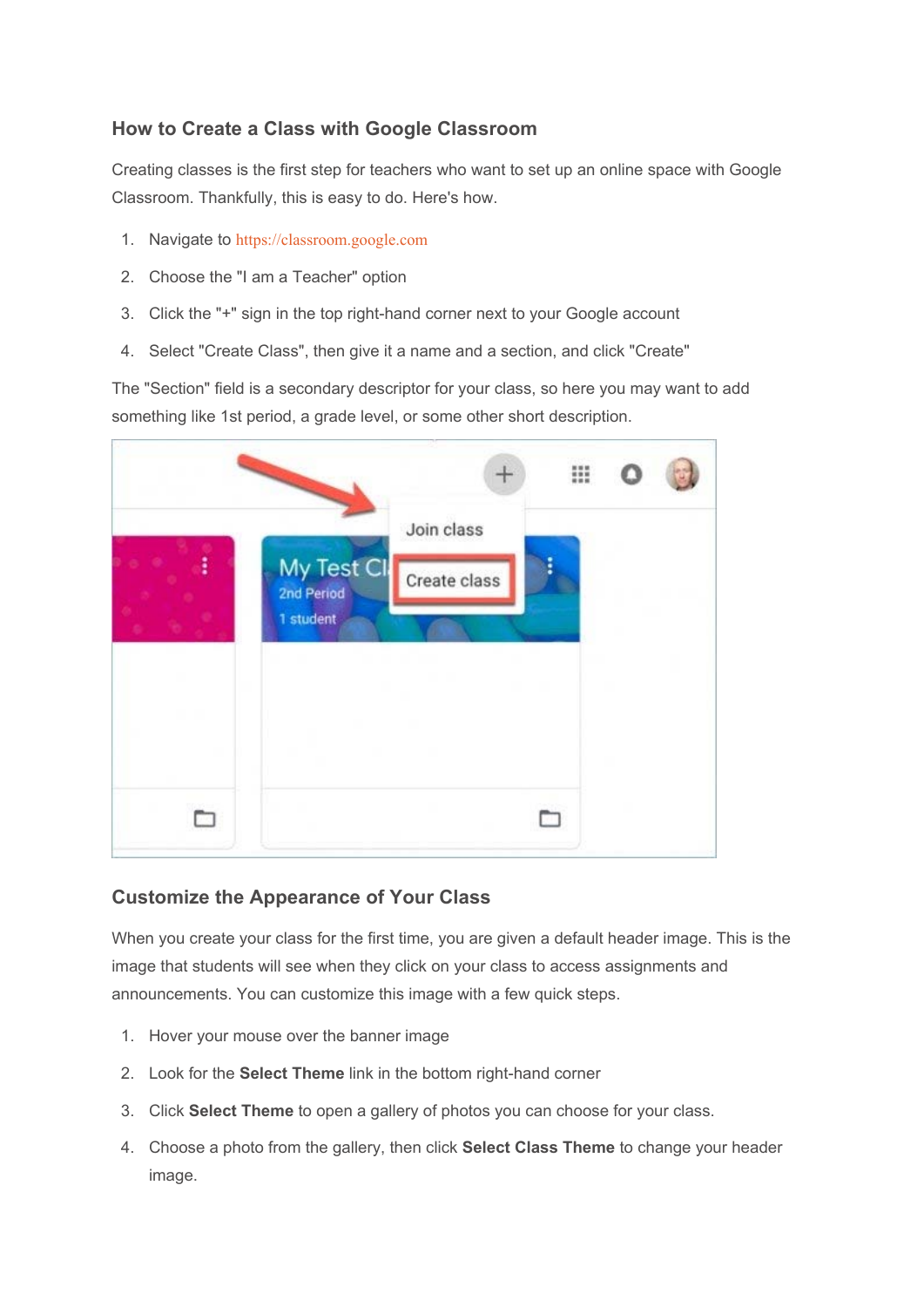There are a variety of images to choose from, but most are themed on some kind of academic subject. For instance, you could choose books for Language Arts classes, a piano for Music, colored pencils for Art, and so forth. You can also upload your own photo by clicking the **Upload Photo** link.



#### **Add a Syllabus to Google Classroom**

In previous versions of Google Classroom, you would use the About page to add a syllabus or other class resources. In the latest version, you use a feature called Materials, which you will find in the Classwork tab. Here's how to add what you need for your class.

- 1. Open the class you need
- 2. Click on the **Classwork** tab
- 3. Click **Create** and then choose **Material**
- 4. Add a title, description and any attachments you deem appropriate
- 5. Click **Topic** and assign your materials to a **new topic** called Syllabus
- 6. Click **Post** when you are done

Note that you can assign a Material to multiple classes if needed or even to individual students. Choose the option you need from the top left-hand corner when you are creating a new Material for your class.

If you want your Syllabus Topic to be the top of your Classwork page, click the three arrows in the top right-hand corner of the Topic and select **Move Up**. Repeat as often as necessary.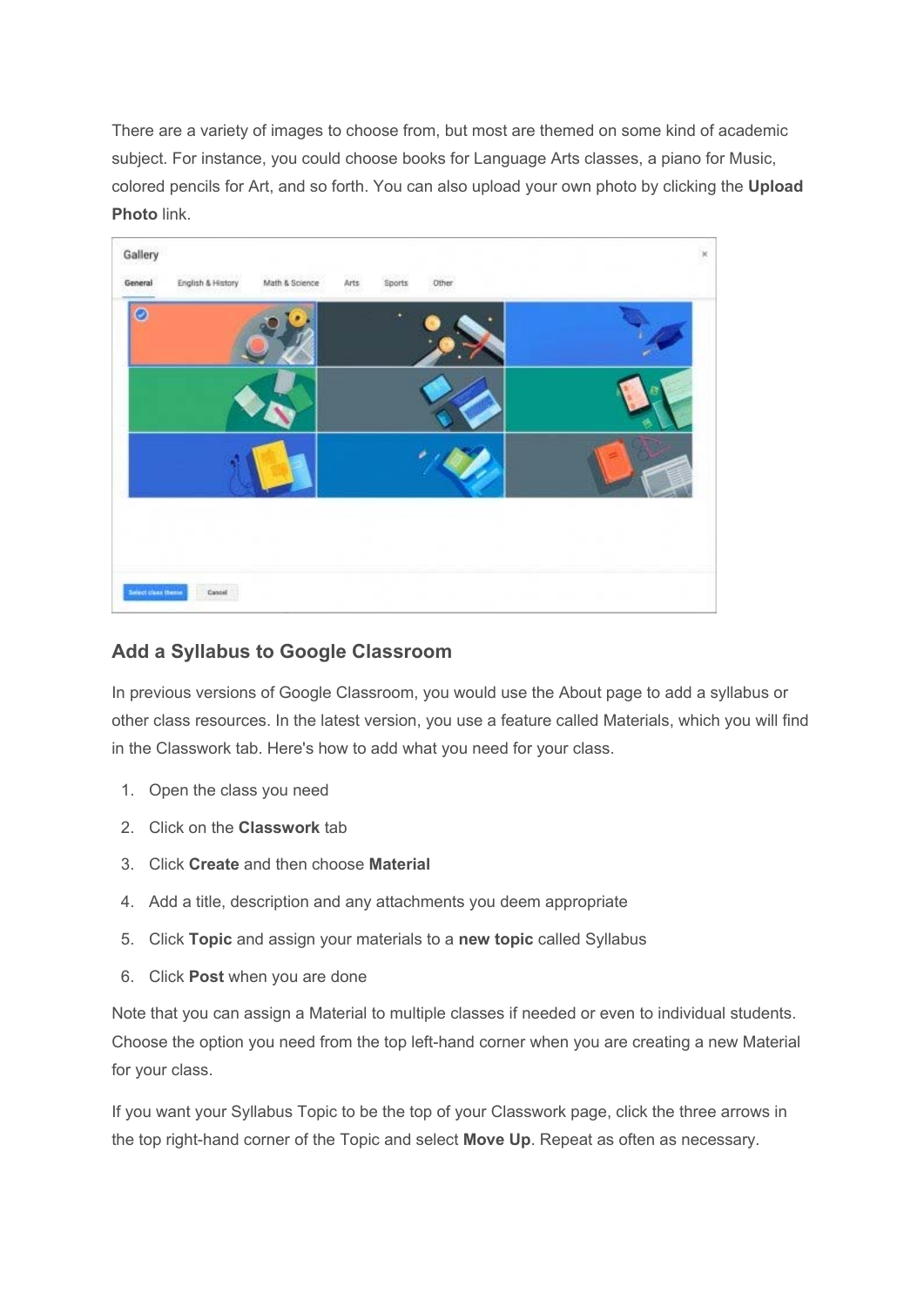Alternatively, you can drag and drop Topics or Materials by clicking and dragging up and down on the Classwork page.

|                                       | Classwork<br>People<br>Stream              |          |
|---------------------------------------|--------------------------------------------|----------|
| Create                                | Google Calendar<br>Class Drive folder<br>г |          |
| Syllabus                              |                                            | i        |
| Course materials                      | Posted Sep 7, 2018 (Edited Sep 7, 2018)    |          |
| More materials                        | Posted Sep 7, 2018                         |          |
| <b>Test Topic</b>                     |                                            | $\vdots$ |
| <b>Test Assignment</b><br>No due date | Posted Aug 22, 2018                        |          |

# **Adding Students to Google Classroom (Part 1)**

Once you have created all the classes that you need, you can quickly add students to your roster. This can be done in one of two ways. The first, is to have students register themselves. You can do this by following the instructions below.

- 1. Click on the class that you want to students to register for
- 2. Click the Settings gear icon at the top of the page
- 3. Make a note of the class code and distribute this to students.
- 4. Students will then navigate to https://classroom.google.com, click the "+" sign in the top righthand corner of the screen, and select **Join class**
- 5. Students enter the class code, and will instantly be added to the class

Note that the class code can be changed or disabled at any time by the teacher. Simply click the drop-down next to the class code and choose to reset or disable it as you feel the need. Resetting or disabling the code will not affect student who have already registered for your class.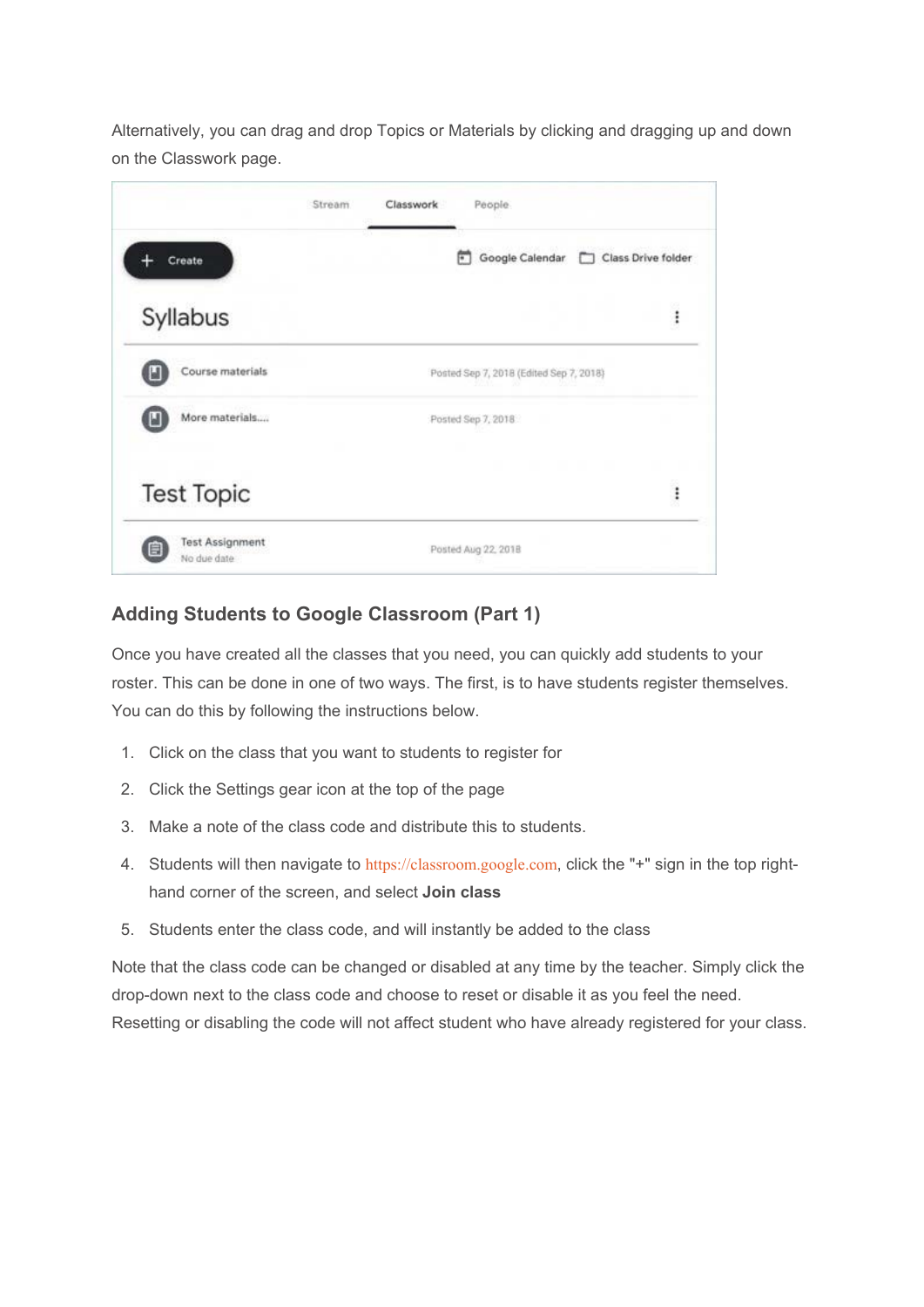| Class code                                                  | $60$ llor $-$                                  |
|-------------------------------------------------------------|------------------------------------------------|
| Stream                                                      | Students can post and comment<br>$\rightarrow$ |
| Show deleted items<br>Only teachers can view deleted items. |                                                |
| Guardian summaries                                          |                                                |

# **Adding Students to Google Classroom (Part 2)**

The second way to add students is for the teacher to add them manually. This is relatively straightforward, and perhaps not as tedious as you might think. Here's how it works.

- 1. Click on the class that you want to add students to
- 2. Then click the "People" tab at the top of the page
- 3. Click the **Invite Students** icon (a plus sign next to a person)
- 4. A search box will appear allowing you to search for the email addresses of individual students, contact groups or Google Groups.

Note that teachers using G Suite for Education can only add students who are part of their Google domain. If your students are using public Gmail accounts, they will not be able to access your online content in Google Classroom. This is intentional and is part of the security and privacy that Google wants to ensure teachers and students have when using this platform.

#### **How to Add Students to Google Classroom**

#### **Move, Edit or Archive a Class**

When you first try out Google Classroom, you may end up creating some test classes just to get a feel for all that it has to offer. That's perfectly natural because we all like to test out new products to see how they will work for us. However, you may want to edit the name of your test class or simply delete it altogether when you are done. Here's how to do that.

- 1. Click the menu button in the top left-hand corner of the screen (it looks like three horizontal lines)
- 2. Select **Classes** to see all of the classes you have created
- 3. Now click the three dots in the top right hand corner of the class you want to modify
- 4. Choose **Move, Edit or Archive** to make the changes you need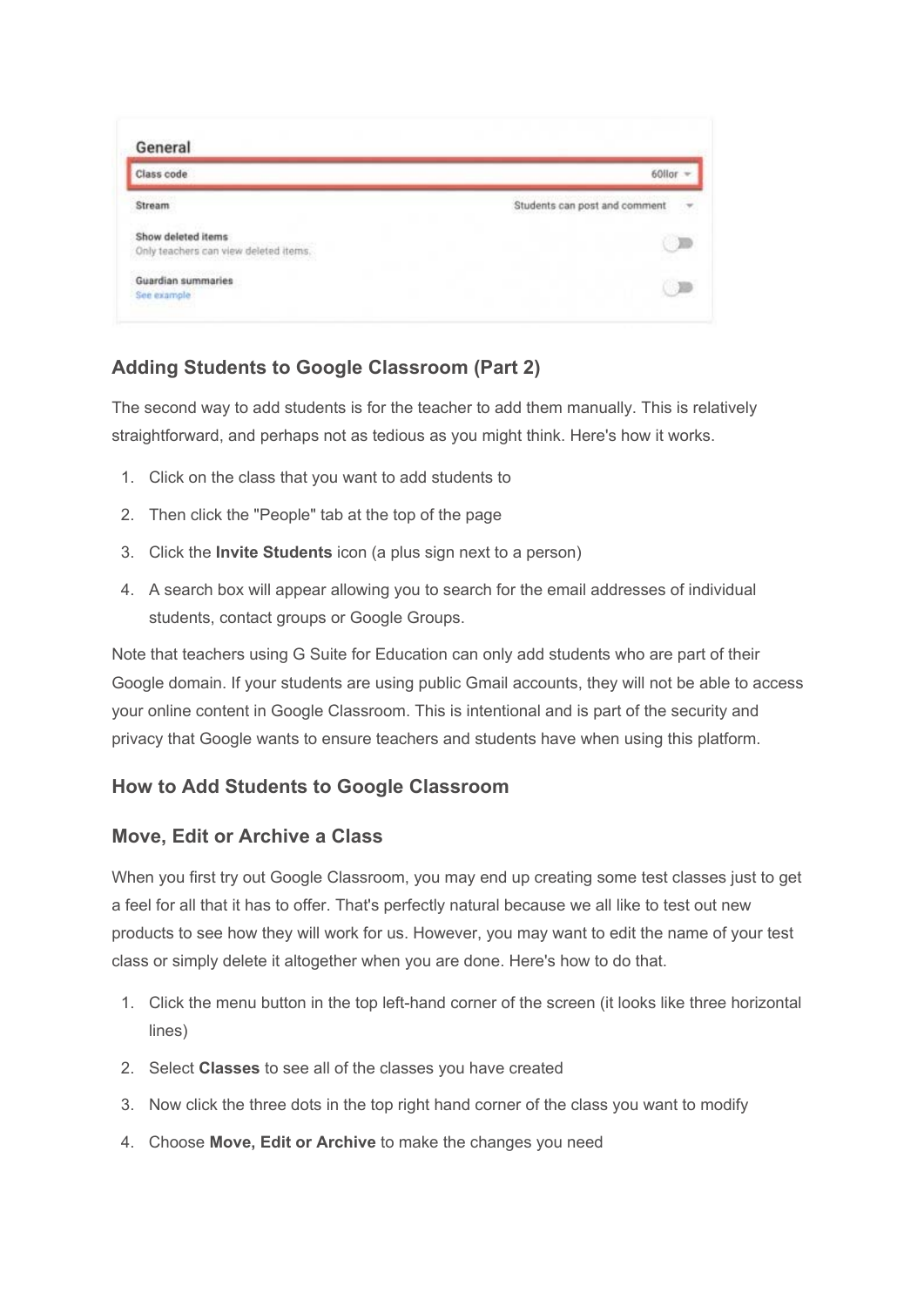The Edit button will let you rename your class or change the section, subject or room number. The Move button allows you to rearrange the order of the classes in your dashboard. The archive button will remove the class from your dashboard and archive it. When a class is archived, you can still access it via the Settings by clicking on the menu icon in the top left-hand corner and selecting Archived Classes. From here, you can restore archived classes or delete them permanently.



#### **Classroom Communication**

There are two ways to encourage dialogue between students and the teachers in Google Classroom. The first is the **Stream** - a Facebook-like wall of messages that can be viewed by all members of the class. This feature is available to both students and teachers.

The second way to communicate is by using email. Students can click the three dots next to their teacher's name on the class homepage to open a Gmail message that is autofilled with their instructor's email address. Students can also email each other by clicking the Students tab, and clicking on the three dots to the right of the student's name and selecting **Email Student**.

Teachers can do the same when they click on the "People" tab, however, they have the additional option of selecting multiple students and then clicking **Actions > Email** to send a message to a group of students.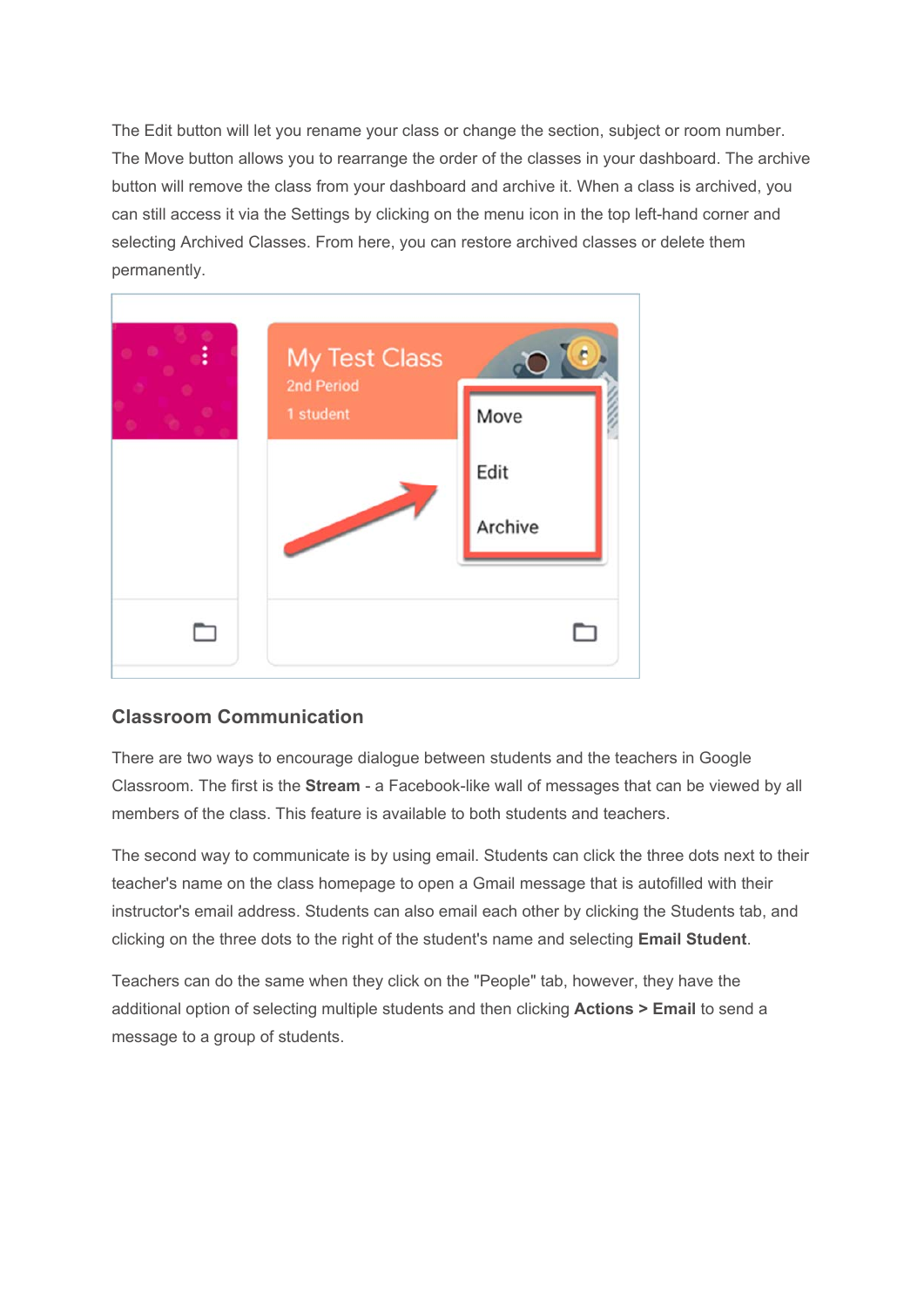| <b>Teachers</b> |                     | $\mathbf{B}^+$ |
|-----------------|---------------------|----------------|
| Jonathan Wylie  |                     |                |
| <b>Students</b> |                     | $\mathbb{R}^+$ |
| Actions         | Email all guardians | az             |
| Grant Wood      | Invite guardians    |                |
|                 |                     | Email student  |

# **Create an Assignment in Google Classroom (Part 1)**

Assignments can be created, and assigned to students, from inside Google Classroom, and there are a number of useful options here for educators. Here's what you need to know:

- 1. Open the class you want to add an assignment to
- 2. Click the Classwork tab at the top of the page
- 3. Click the Create button and choose to add an assignment
- 4. Give your assignment a title and add any additional instructions or a description in the box below
- 5. Click the date to choose a due date for your assignment, and add a time if you want to specify when it it due on a given day
- 6. Choose the type of assignment you wish to create by clicking on one of the icons next to the word Assign. Your choices are to upload a file from your computer, attach a file from Google Drive, add a YouTube video, or add a link to a website.
- 7. Click **Assign** to give this assignment to your students.

If you want to give the same assignment to more than one class, click the name of the class at the top left-hand corner of the assignment window and choose all of the classes that you want to assign it to.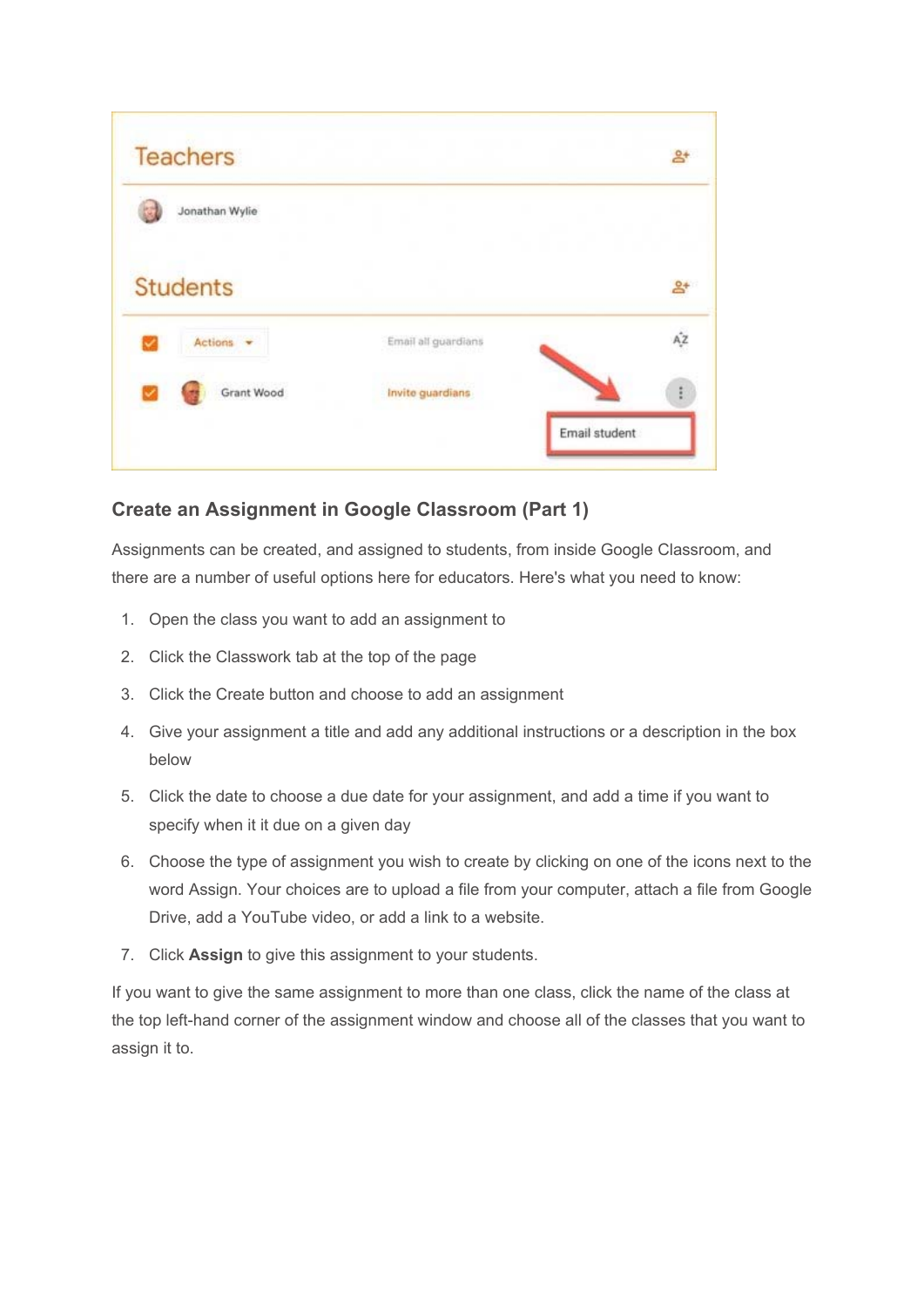

### **Create an Assignment in Google Classroom (Part 2)**

Many teachers who use Google Classroom will likely elect to add an assignment from their Drive, because this is likely where a lot of the teacher's resources are now stored. However, there is an added benefit to choosing a Drive resource in Google Classroom, and that becomes clear with the options you get when you select a file from Drive.

1. Students can view file: Select this option if you want all students to be able to view the file, but not be able to modify it any way. This is ideal for study guides and generic handouts that the whole class need access to.

2. Students can edit file: Choose this if you want all students to be able to edit and work on the same document. This would be ideal for a collaborative class project where students may be working on separate slides in the same Google Presentation, or where they are collaboratively brainstorming ideas for something you want to discuss in your next class.

3. Make a copy for each student: If you pick this option, Classroom will make a copy of the original file for each student in your class and give them editing rights to that file. The teacher's master remains intact and the students have no access to the original file. Choose this is you want to quickly disseminate a paper that has an essay question for students to work on, or a digital worksheet template where students fill in the blanks with their own answers.

This level of automation was possible before Google Classroom, but it is infinitely easier to manage when integrated into this new platform.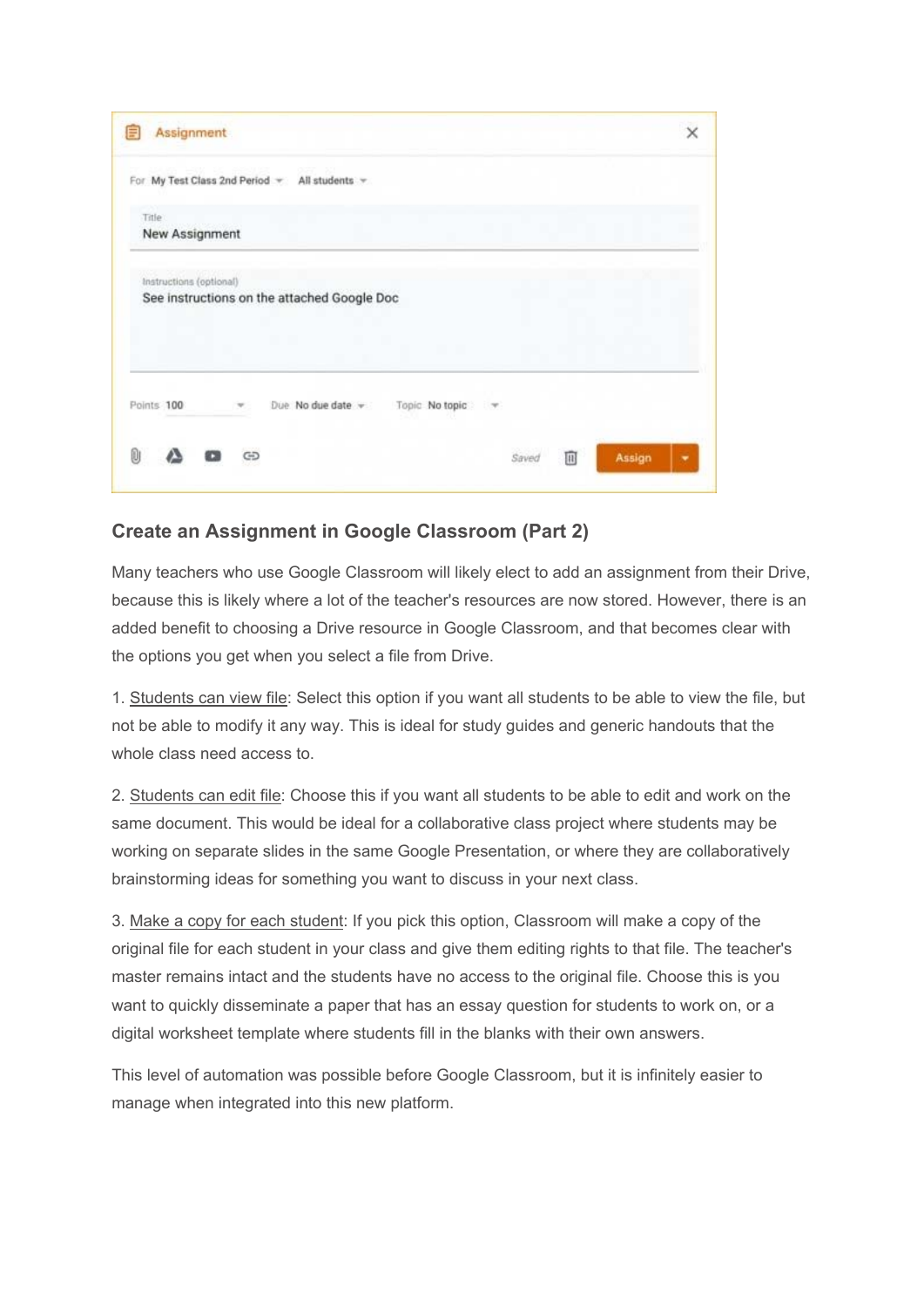# **Organize Assignments by Topic**

A recent change to Google Classroom is the ability to organize assignments by topic. This lets you group assignments together by unit or type in the Classwork tab. It is a more efficient way for students and teachers to find the assignment they are looking for. To create Topics, follow the instructions below.

- 1. Navigate to your class
- 2. Click the Classwork tab
- 3. Click the "Create" button
- 4. Choose "Topic"
- 5. Name your Topic and click Add

New assignments can be added to a Topic from the assignment creation screen. Just choose the drop-down box next to Topic before you assign it. If you have assignments already created that need moved to a Topic, follow these steps.

- 1. Click on the Classwork tab
- 2. Hover over the assignment you want to move with your mouse
- 3. Click the three dots
- 4. Choose Edit
- 5. Look for the drop-down box next to Topic
- 6. Click the drop-down and choose the Topic you want to move it to

#### **How to Create an Assignment in Google Classroom**

#### **How Students Complete & Submit Assignments**

Students can view active assignments when they log in to Google Classroom by clicking on a specific class they are part of and reviewing the upcoming assignments. However, a more efficient way is to click the menu button in the top left-hand corner of the screen and select **To-do** from the pop-out menu. This shows students a list of assignments for all their classes, as well as which ones they have turned in, which ones are still outstanding, and which ones are overdue. Assignments that have been graded by the teacher will also be shown here with a grade next to them.

Clicking on one of these assignments will open the relevant file for the student. If it is a Google Drive file, an additional button is added to the toolbar in the top right-hand corner, next to the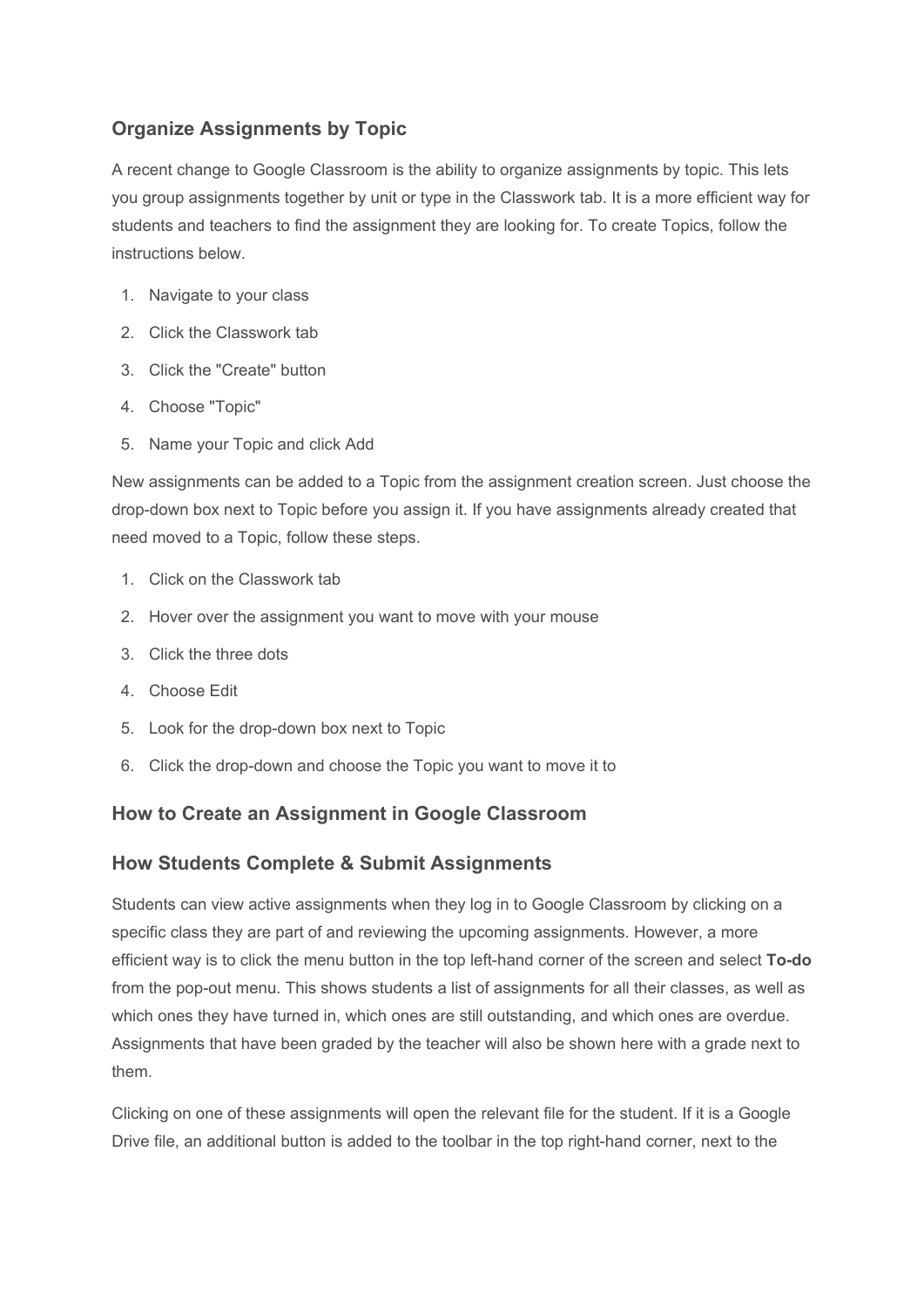Share button. This button is marked "Turn it in". Clicking it submits their assignment to the teacher.

As of now, there is no way to "turn in" YouTube videos or URLs that have been assigned to students by the teacher, but that will likely change before too long.

|                          | To review | Reviewed  |             |          |                   |
|--------------------------|-----------|-----------|-------------|----------|-------------------|
| All classes -            |           |           |             |          |                   |
| No due date              |           |           |             |          |                   |
| Annotate this!           |           |           | 0           |          | ŧ                 |
| ELA 4th Grade            |           |           | Turned in   | Assigned |                   |
| Assignment title         |           |           |             | 0        | $\ddot{.}$        |
| ELA 4th Grade            |           |           | Turned in   | Assigned |                   |
| cybychcy                 |           |           | $\circ$     |          | Ĩ                 |
| ELA 4th Grade            |           |           | Turned in 1 | Assigned |                   |
| Ghgjgj                   |           |           | $\circ$     |          | $\ddot{\ddot{z}}$ |
| My Test Class 2nd Period |           |           | Turned in   | Assigned |                   |
| <b>Test assignment</b>   |           | 0         | 0           |          | î                 |
| ELA 4th Grade            |           | Turned in | Assigned    | Graded   |                   |
| <b>Test Assignment</b>   |           |           | O           | 0        |                   |
| New Google Classroom     |           |           | Turned in   | Assigned | î                 |

# **Grading and Returning Assignments to Students**

Teachers can find student submissions in a number of different ways. However, perhaps the most efficient way is to enter the class you are interested in grading and clicking on the assignment name from the Stream view. If you find that assignments are getting buried among student conversations, look at the sidebar on the top left of the Stream view and you should see the "Upcoming Assignments" box. Click on the assignment you want to grade and follow the directions below:

- 1. Click the name of the student who has submitted an assignment you want to grade.
- 2. When the document opens, use the commenting features in Drive to leave detailed feedback on specific parts of the student submission. Close the document when you are done. All changes are saved automatically.
- 3. When you return to Classroom, click to the right of the student's name where is says "No grade" and enter a points based grade for the assignment.
- 4. Check the box next to the student you just graded, then click the blue "Return" button to save the grade and notify the student that their paper has been graded
- 5. Add any additional feedback in the pop-up box, then click "Return Assignment"